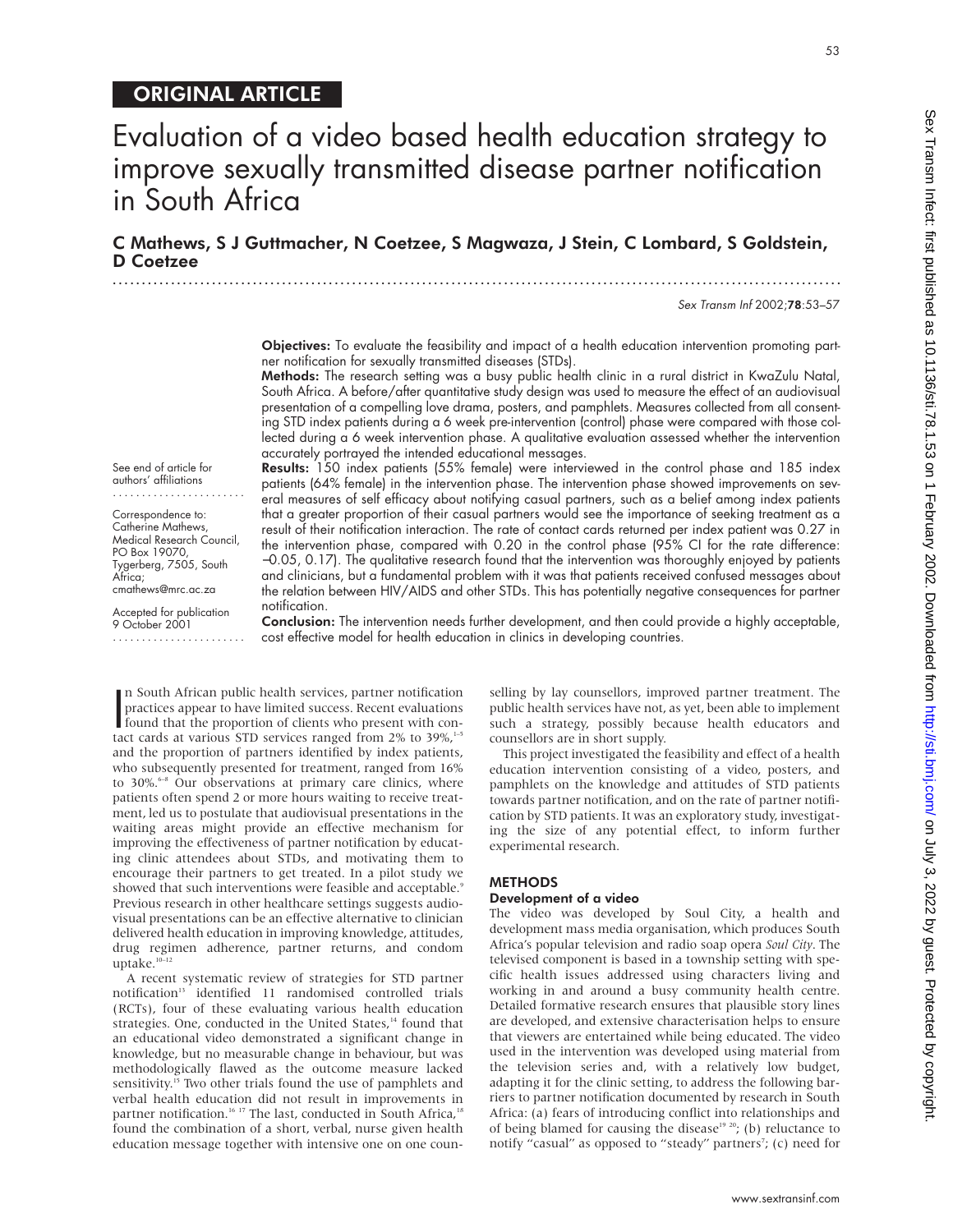advice about how to persuade a partner to go for treatment<sup>20</sup>; and (d) lack of a clear understanding of the cause of STDs, the modes of transmission, and the concepts of reinfection, and latent and asymptomatic infection.<sup>20</sup> Bettina, a nurse in the health centre, and her new man friend, Vusi, were the protagonists in the video, both well known and popular characters of the *Soul City* series. Complementary posters and pamphlets featuring the video characters and reinforcing the video's health education messages were developed.

### The research setting and project preparation

The research ethics committee of the University of Cape Town approved the study. The research was conducted during 1999. The research setting was a busy public health clinic in a rural district in KwaZulu Natal, referred to below as "the research clinic," where patients wait on average 2 hours for treatment. Before initiating the research, the nursing staff at the research clinic received a 2 day training course in the best practice for partner notification, and during this, they were trained in how to use the video to complement their interactions with STD patients.

### Study design

A before/after quantitative study design was used to measure the effect of the video intervention by comparing measures collected from a 6 week pre-intervention (control) phase with those collected from a 6 week intervention phase. The primary quantitative research outcomes were: (1) index patients' knowledge about STDs and attitudes towards partner notification; (2) index patients' self efficacy in communicating with partners; and (3) the rate of partners per index patient, presenting for treatment at the research clinic as well as other public and private health services in the district. In addition to measuring the effect of the video, the acceptability of the intervention was assessed by asking index patients how they experienced the video. To describe potential obstacles to partner notification, index patients were questioned about their fears and experience of domestic violence and abuse. Finally, the impact of the intervention on nursing practice was assessed to ascertain whether index patients in the intervention and control phases were treated similarly, aside from the intervention. Index patients were questioned about the interventions they received from the nurses.

During the 6 week pre-intervention phase, questionnaire data were collected from consecutive STD index patients presenting at the research clinic. Each index patient was given contact cards for his/her partners. Each card had a unique identifying number to link the index patient to his/her partners when they returned the card to a health service. The collection of returned contact cards was used to estimate the number of partners returning to the research clinic and all other health services in the district (clinics, hospitals, general practitioners). The collection of contact cards continued during a 2 week "washout period" following the 6 week preintervention phase. In the wake of the washout period, the video, posters, and pamphlets were introduced for a 6 week period. The video was shown continuously in the waiting room. Posters were displayed on the clinic walls and pamphlets were given to all STD patients. As in the pre-intervention phase, interviewing continued with consecutive STD patients at the research clinic as did collecting and counting contact cards returned to all health services in the district. Contact card collections continued for 2 weeks after the intervention was removed from the research clinic.

Complementary qualitative research was conducted to augment and help explain the quantitative findings. It assessed whether the video used accurately portrayed the intended educational messages and whether unintended messages were also portrayed. Qualitative interviews were conducted with patients and clinicians at the research clinic.

### Analysis

Data were captured using EPI-INFO 6.04b (CDC, Atlanta, GA, USA) and analysed using EPI-INFO 6.04b and SAS.  $\chi^2$  and Fisher's exact tests were used for comparing proportions, and Wilcoxon two sample tests were used to compare medians. Analysis of variance was used to test for the interaction between sex and intervention effect, and led to sex specific results being reported where this was significant. We assumed that the number of partners presenting for care per index patient was a random variable following a Poisson distribution, and calculated a confidence interval for the difference in the rate of partners presenting for care using the normal approximation to the Poisson distribution.

## RESULTS

There were no known qualitative differences between the preintervention and intervention phases. In the pre-intervention phase, 150 index patients (82, 55% female) who presented to the research clinic were interviewed, compared to 185 index patients (118, 64% female) during the intervention phase. This represents a 93% and 90% response rate for the pre-intervention and intervention phases respectively.

### Participant characteristics

Table 1 describes the characteristics of the index patients in the two phases. Male index patients in the pre-intervention phase were more likely to have presented with a genital ulcer, when compared with male patients in the intervention phase.

Domestic violence and abuse were considered potential obstacles to partner notification. To assess the extent of risk that might be involved in asking women with STDs to notify their partners, female index patients were asked about their experience of domestic violence and abuse. During the pre-intervention phase 34 women (44%) reported ever having been abused by a sex partner, compared with 42 (38%) in the intervention phase  $(p=0.38)$ . Fewer women in the intervention phase had experienced abuse from a sex partner during the 3 months before being interviewed (five (5%) versus 11  $(14%)$ ,  $p=0.02$ ). Only three women in the pre-intervention phase (4%) and four in the intervention phase (4%) reported that they preferred not to notify their partner of their STD to prevent abuse (p=0.59).

### Index patients' experience and evaluation of the intervention

During the intervention phase, all but one patient (182, 99.5%) reported that they had seen the video in the clinic waiting area. A large majority of these patients found it "easy to see" (130, 81%), "easy to hear" (127 79%), "helpful" (168, 92%), and reported that it gave useful advice about notifying partners (170, 98%). Few found it boring (two, 1%) or annoying (one, 1%). Many patients (82, 51%), because of their familiarity with the *Soul City* television series, recognised at least one of the characters in the video.

### The impact of the intervention on the clinic staff

Table 2 describes and compares the interventions given by the nurses to index patients in the control and intervention phases, based on index patients' reports. These questions were asked to assess whether, aside from the intervention, patients in the control and intervention phases were treated similarly. The nursing staff distributed more condoms during the intervention period, yet fewer patients were educated about condoms and fewer contact cards were given to patients. (During both the pre-intervention and the intervention phases, after the nurse's consultation with the patient and during the interview with the researcher, each patient was asked whether he or she wished to have more contact cards. When comparing the total number of cards that patients took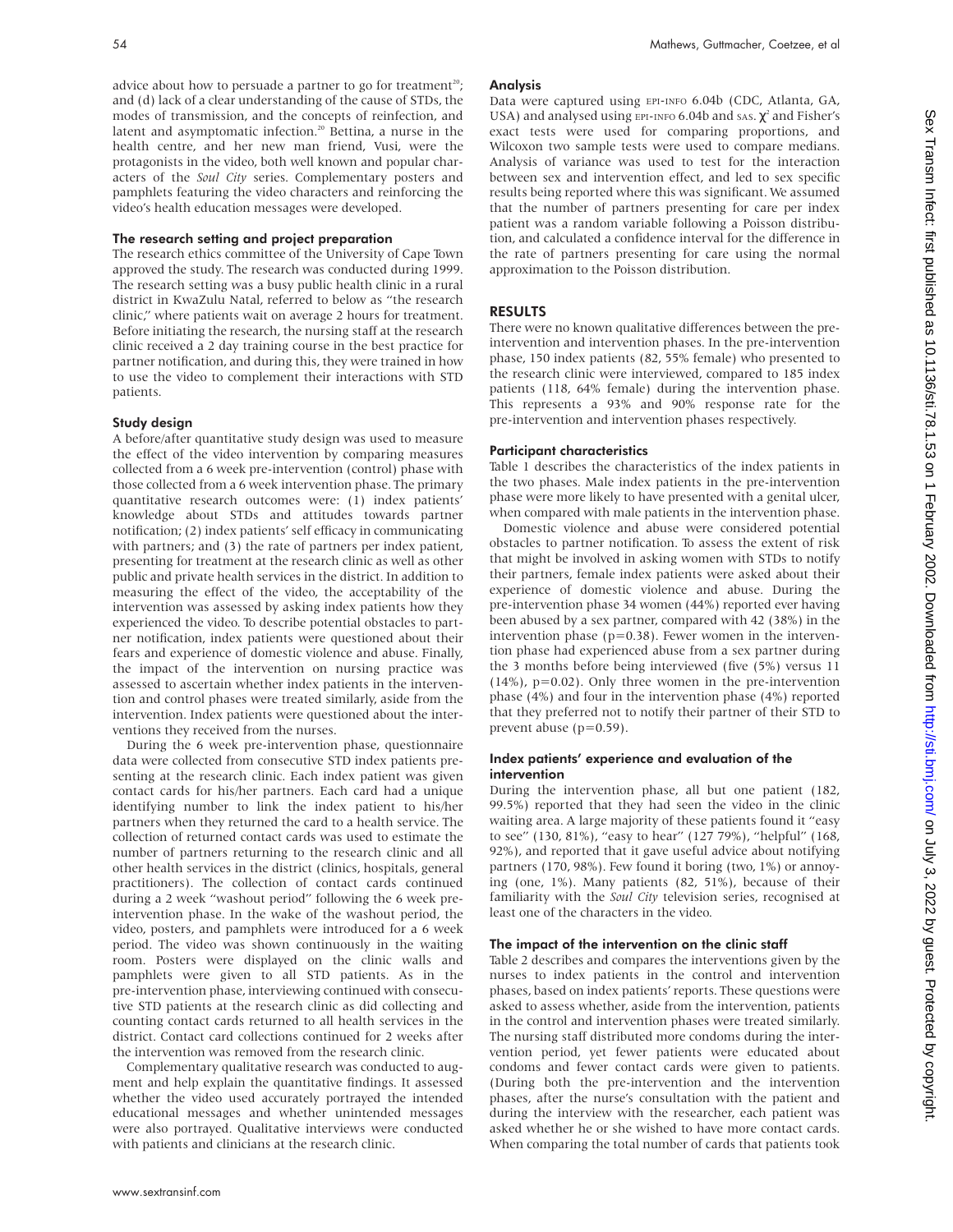Sex Transm Infect: first published as 10.1136/sti.78.1.541. July 3.2022. Downloaded from Ntp://sti.bmj.com/ Sex Transm Infect: First published as 10.1136/sti.786. Downloaded from Andy 2022. Dy July 3, 2022. Dy July 3, 2022

| Characteristic                                                                                                                                                                                                                                                                               | Pre-intervention<br>% (n) | Intervention<br>% (n)                                                                                                                                                                                                                                                                                               | p Value |
|----------------------------------------------------------------------------------------------------------------------------------------------------------------------------------------------------------------------------------------------------------------------------------------------|---------------------------|---------------------------------------------------------------------------------------------------------------------------------------------------------------------------------------------------------------------------------------------------------------------------------------------------------------------|---------|
| Sex: female                                                                                                                                                                                                                                                                                  | 55% (82)                  | 64% (118)                                                                                                                                                                                                                                                                                                           | 0.08    |
| Age (mean)*                                                                                                                                                                                                                                                                                  | 25 years                  | 25 years                                                                                                                                                                                                                                                                                                            | 0.91    |
| Education: at least 10 years of schooling*                                                                                                                                                                                                                                                   | 66% (99)                  | 64% (118)                                                                                                                                                                                                                                                                                                           | 0.67    |
| Employed*                                                                                                                                                                                                                                                                                    | 34% (47)                  | 27% (45)                                                                                                                                                                                                                                                                                                            | 0.19    |
| More than 1 sex partner in last 3 months                                                                                                                                                                                                                                                     |                           |                                                                                                                                                                                                                                                                                                                     |         |
| Women                                                                                                                                                                                                                                                                                        | $12\%$ (10)               | $11\%$ (13)                                                                                                                                                                                                                                                                                                         | 0.83    |
| Men                                                                                                                                                                                                                                                                                          | 55% (36)                  | 54% (35)                                                                                                                                                                                                                                                                                                            | 0.94    |
| Number of contact cards taken: mean (SD)                                                                                                                                                                                                                                                     |                           |                                                                                                                                                                                                                                                                                                                     |         |
| Women                                                                                                                                                                                                                                                                                        | $0.88$ (0.48)             | 0.94(0.50)                                                                                                                                                                                                                                                                                                          | 0.38    |
| Men                                                                                                                                                                                                                                                                                          | 1.55(1.12)                | 1.46(1.17)                                                                                                                                                                                                                                                                                                          | 0.65    |
| Symptoms:                                                                                                                                                                                                                                                                                    |                           |                                                                                                                                                                                                                                                                                                                     |         |
| Women                                                                                                                                                                                                                                                                                        |                           |                                                                                                                                                                                                                                                                                                                     |         |
| Discharge                                                                                                                                                                                                                                                                                    | 73% (69)                  | 67% (92)                                                                                                                                                                                                                                                                                                            | 0.37    |
| Genital ulcers                                                                                                                                                                                                                                                                               | 20% (19)                  | 18% (25)                                                                                                                                                                                                                                                                                                            | 0.74    |
| Men                                                                                                                                                                                                                                                                                          |                           |                                                                                                                                                                                                                                                                                                                     |         |
| Discharge                                                                                                                                                                                                                                                                                    | 62% (45)                  | $51\%$ (41)                                                                                                                                                                                                                                                                                                         | 0.20    |
| Genital ulcers                                                                                                                                                                                                                                                                               | 49% (36)                  | $21\%$ (17)                                                                                                                                                                                                                                                                                                         | < 0.001 |
| Experienced symptoms before*                                                                                                                                                                                                                                                                 | 46% (67)                  | 46% (83)                                                                                                                                                                                                                                                                                                            | 0.10    |
| Talked with partner about problem before clinic<br>visit*                                                                                                                                                                                                                                    | 55% (82)                  | 53% (97)                                                                                                                                                                                                                                                                                                            | 0.62    |
| *No sex differences were observed for these variables.                                                                                                                                                                                                                                       |                           |                                                                                                                                                                                                                                                                                                                     |         |
| left the clinic, there was no difference<br>the pre-intervention and intervention                                                                                                                                                                                                            |                           | compared with those in the pre-intervent<br>fident about finding a greater proportion<br>ners ( $p = < 0.01$ ). Index patients (both mal<br>intervention phase, when compared                                                                                                                                       |         |
| tervention on index patients<br>ed index patients' knowledge. The first<br>ents knew that whether or not their sex<br>atic, he or she needed to visit the clinic<br>patients in both pre-intervention (106<br>ntervention phases (141 patients, 82%<br>answered the question ( $p = 0.21$ ). |                           | pre-intervention phase, believed that it<br>notify a greater proportion of their regular<br>and were confident about knowing what<br>notification interaction with a greater<br>regular partners ( $p=0.07$ ). Index patients<br>phase, when compared with those in t<br>phase, believed that a greater proportion. |         |

Table 1 A description and comparison of the index patients in the pre-intervention and intervention phases

with them when they left the clinic, there between patients in the pre-intervention phases (see table 1).

# The impact of the intervention on index

visit\*

Two questions assessed index patients' know assessed whether patients knew that wheth partner was symptomatic, he or she needed for treatment. Most patients in both pre-intervention patients, 76%) and intervention phases ( respectively) correctly answered the question

The second question assessed whether patients knew that after taking treatment for their STD, they could become reinfected if they did not use a condom and/or engaged in unsafe sex with their untreated partner. Eighty eight patients (78%) in the pre-intervention phase and 160 patients (86%) in the intervention phase correctly answered the question ( $p =$ 0.09).

Several questions were asked to assess patients' feelings of confidence (self efficacy) with regard to the notification process. Table 3 illustrates the responses to these questions. For almost every indicator, index patients expressed confidence in successfully notifying a greater proportion of their *regular* partners than their *casual* partners. For every comparison but one, those in the intervention group reported a greater level of self efficacy than those in the pre-intervention group. In particular, female index patients in the intervention phase, when

ion phase, were conof their casual partle and female) in the with those in the was important to ir partners ( $p=0.06$ ), at to say during the proportion of their s in the intervention the pre-intervention phase, believed that a greater proportion of their casual partners would see the importance of seeking treatment, as a result of the notification interaction (p=0.02).

# The impact of the intervention on sex partners

During the pre-intervention phase, a total of 199 contact cards were given out to 162 index patients. (This includes 12 patients who refused to be interviewed.) Thirty three contact cards were returned to the research clinic or other district health services. The rate of contact cards returned per index patient was 0.20. During the intervention phase, a total of 248 contact cards were issued to 207 index patients. (This includes 22 index patients who refused to be interviewed.) Fifty five contact cards were returned to the research clinic or other district health services. The rate of contact cards returned per index patient was 0.27. The rate difference was 0.07 (95% CI:  $-0.05, 0.17$ ).

| Nurse's intervention                                                           | Pre-intervention<br>$% (n)*$ | Intervention<br>$% (n)*$ | p Value |
|--------------------------------------------------------------------------------|------------------------------|--------------------------|---------|
| Explain the cause of your problem                                              | 15% (22)                     | $14\%$ (25)              | 0.76    |
| Tell you to bring all your partners                                            | 77% (116)                    | 83% (153)                | 0.21    |
| Tell you why it's important to bring all your partners                         | $27\%$ (41)                  | 20% (37)                 | 0.11    |
| Advise you on how to tell you partner                                          | $14\%$ (21)                  | $12\%$ (23)              | 0.67    |
| Give you condoms                                                               | 65% (98)                     | 79% (147)                | 0.003   |
| Explain how to use a condom                                                    | 37% (56)                     | 20% (37)                 | 0.0004  |
| Tell you what may happen if you have sex with an untreated 41% (62)<br>partner |                              | 50% (93)                 | 0.10    |
| Tell you what may happen if you don't use a condom                             | 25% (38)                     | 44% (81)                 | 0.0004  |
| Contact cards given per index case by nurse: median and<br>range               | $1(0-4)$                     | $1(0-3)$                 | 0.03    |

Table 2 The nursing intervention on partner notification directed at index patients: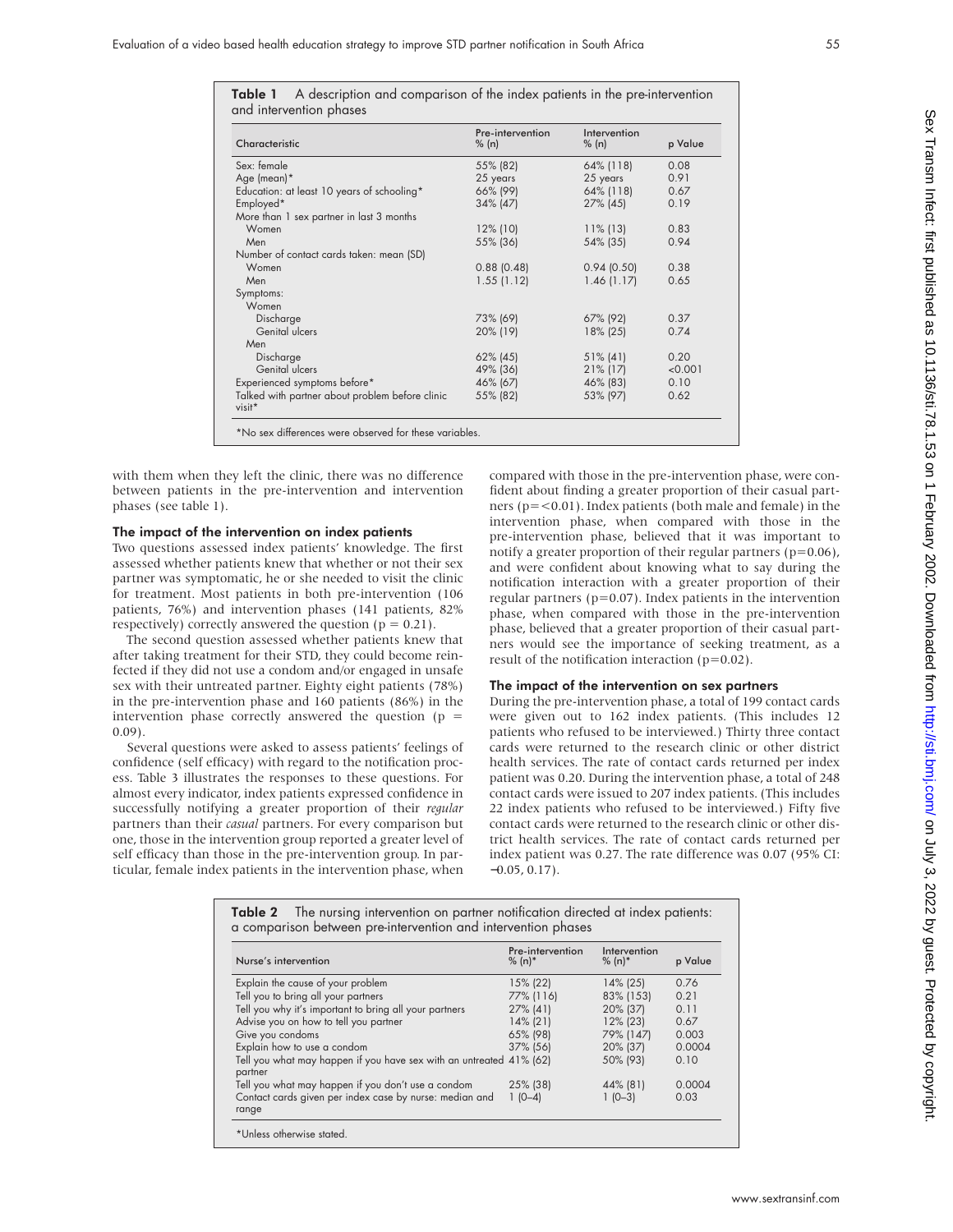Table 3 Index patients' self efficacy about the process of notification: a comparison between pre-intervention and intervention phases

|                                                    | Pre-intervention | Intervention    |         |
|----------------------------------------------------|------------------|-----------------|---------|
| Indicator of self efficacy (type of<br>partner)    | Mean (SD)*       | Mean (SD)*      | p Value |
| Believed it was important to notify partner        |                  |                 |         |
| Regular                                            | $0.92$ (0.27)    | 0.97(0.17)      | 0.06    |
| Casual                                             | $0.78$ (0.40)    | 0.93(0.25)      | 0.13    |
| Believed that partner could be found†              |                  |                 |         |
| Regular:                                           |                  |                 |         |
| Men                                                | 0.94(0.24)       | 0.94(0.24)      | 0.91    |
| Women                                              | $0.83$ (0.37)    | $0.97$ $(0.16)$ | < 0.01  |
| Casual:                                            |                  |                 |         |
| Men                                                | $0.79$ (0.39)    | $0.87$ (0.33)   | 0.40    |
| Women                                              | 0.83(0.41)       | 0.90(0.32)      | 0.72    |
| Would know what to say during notification         |                  |                 |         |
| Regular                                            | $0.77$ $(0.42)$  | $0.86$ (0.35)   | 0.07    |
| Casual                                             | $0.72$ (0.44)    | $0.89$ (0.32)   | 0.36    |
| Would feel comfortable notifying partner           |                  |                 |         |
| Regular                                            | $0.92$ (0.27)    | 0.96(0.20)      | 0.23    |
| Casual                                             | 0.71(0.44)       | $0.86$ (0.35)   | 0.35    |
| Believed partner would see importance of treatment |                  |                 |         |
| Regular                                            | $0.67$ (0.47)    | 0.80(0.40)      | 0.57    |
| Casual                                             | 0.53(0.49)       | $0.58$ (0.48)   | 0.02    |
| Believed partner would agree to seek treatment     |                  |                 |         |
| Regular                                            | $0.73$ (0.44)    | 0.78(0.41)      | 0.24    |
| Casual                                             | 0.56(0.49)       | $0.52$ (0.48)   | 0.31    |

\*The outcome compared is, for each index patient, the ratio of positive responses for each partner, over the total number of partners reported by that index patient. The mean (SD) refer to average of index patient percentages.

†For this variable, there was an interaction between sex and intervention effect, and thus results are presented by sex.

### Qualitative research results

Eleven patients were selected at random from the general pool of patients awaiting a consultation and interviewed. All responded extremely positively to the video, felt that the video was realistic and appropriate to their needs, and thought that the story line was clear. All found the story compelling and identified with the characters portrayed:

"It was talking about what really happens. It once happened to me . . . my eyes were just stuck on this." *Patient 1*.

One of the nurses reported:

"The patients are crazy about it . . .. Everybody laughs at Vusi hiding from Bettina because that's what they are doing. [Then] they see Vusi accepting [his STD] and admitting [to Bettina], and they learn to change. This [process] overcomes resistance."

Patients responded positively to the health promotion messages in the video:

"[If] I keep it [the STD] a secret then after a long time I will ask myself a question: That if I'd told them [my wife and girlfriend] on time I could have helped them and it wouldn't have reached this terrible stage." *Patient 6*.

All respondents gleaned from the video that there is a strong relation between HIV/AIDS and other STDs, but frequently misunderstood the exact nature of this relation. All except one respondent translated information regarding increased vulnerability to HIV/AIDS into a direct causal relation, such that STDs were understood as "a sign of AIDS":

"I think they are the same thing because STD is a sign of HIV. If you do not get treatment you will end up having HIV." *Patient 10*.

Several patients expressed concern about the negative consequences of partner notification in their own lives and some therefore explicitly requested additional information to help them notify their partners in a manner that would enable them to prevent a negative emotional response.

#### **DISCUSSION**

Patients were captivated with health promotion messages grounded in a story set in their own social and cultural context, and their responses demonstrated processes of internalisation of the constructive partner notification behaviours modelled in the video. However, that the video left patients confused about the relation between HIV/AIDS and other STDs has many potentially negative consequences. Notifying one's partner(s) of a fatal disease is far more difficult than notification of a disease that can be easily cured. This confusion between HIV and other STDs may deter people infected with curable STDs from informing their sexual partners. This potentially harmful feature of the video may be one of the explanations for the absence of an observed effect on partner returns. Despite the careful and extensive formative research process involved in producing the *Soul City* audiovisual materials, our further qualitative research into the reception and interpretation of the educational messages was vindicated.

Nurse support for the intervention was clear. Despite the fact that the intervention had an effect on nursing practice (with more index patients in the intervention phase being given condoms and an explanation about the consequences of failure to use condoms, and fewer receiving explanations about how to use condoms), it is unlikely that this would have affected index patients' attitudes and practices with regard to partner notification. As part of the research process, researchers ensured that patients in the pre-intervention and intervention phases had enough contact cards for all their partners. This routine needs to become a part of nursing practice, to facilitate effective partner referral.

One of the video's beneficial effects was an improvement in index patients' confidence in notifying their partners. This improved self efficacy did not produce significantly higher rates of partner returns. Counting returned contact cards might not be a sensitive enough surrogate indicator for partners presenting for care. For example, a study conducted in the United States found that contact card returns constituted a poor proxy indicator for partners presenting for care. Of 198 named partners, 54% presented at a health service, yet if the investigators had relied on card returns, they would have concluded that only 7% had presented.<sup>21</sup> Although not evaluated,